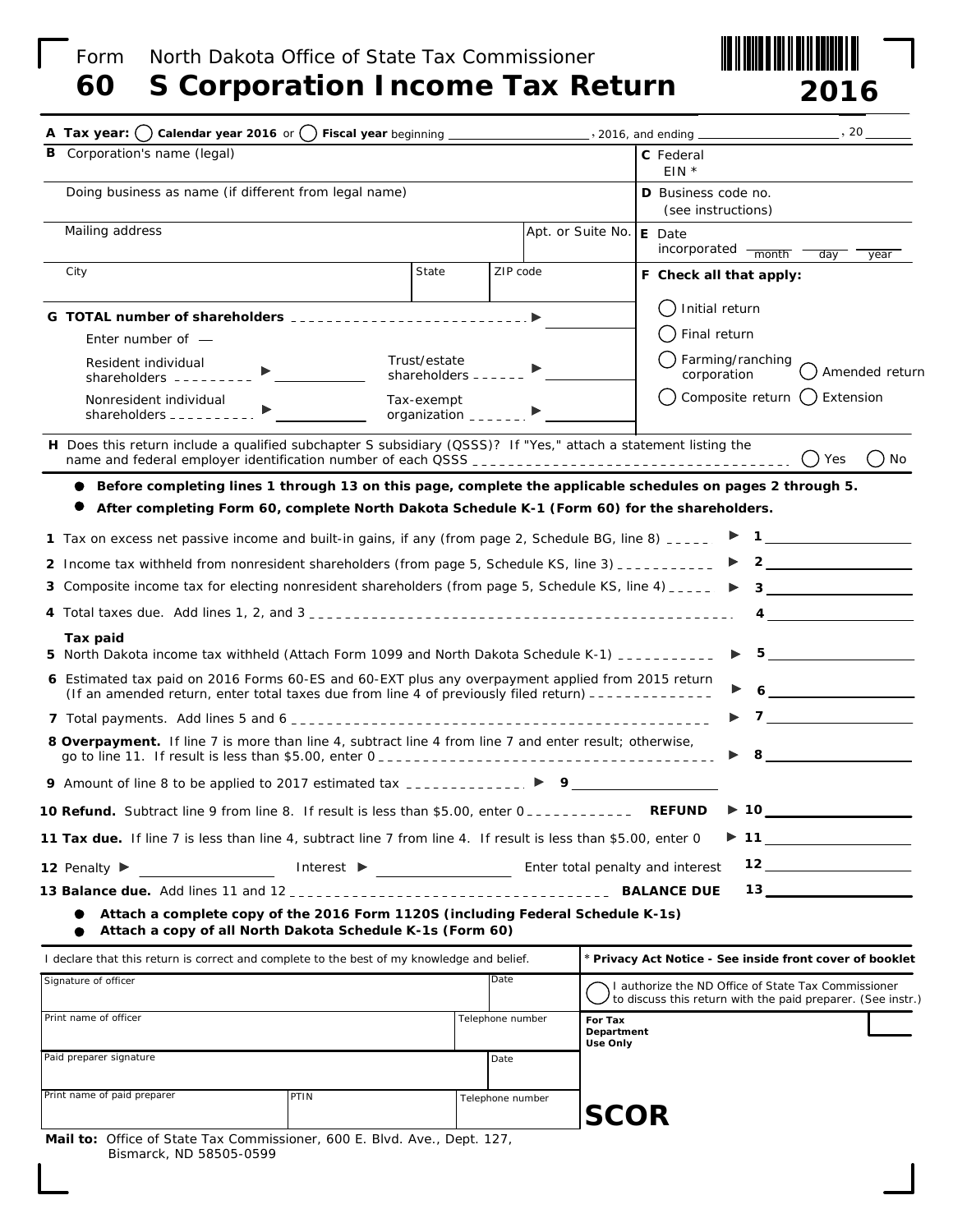

#### **Schedule FACT Calculation of North Dakota apportionment factor**

**IMPORTANT: All corporations must complete the applicable portions of this schedule. See Schedule FACT instructions in Form 60 booklet.**

| <b>Property factor</b><br>construction in progress. | Average value at original cost of real and tangible<br>personal property used in the business. Exclude                                                                                                                                                            | Column 1<br><b>Total</b> |                                                                                                                                                                                                                                                                                                                                                     | Column <sub>2</sub><br><b>North Dakota</b>                                                                                                                                                                                           | Column 3<br>Factor<br>$(Col. 2 \div Col. 1)$<br><b>Result must be</b> |
|-----------------------------------------------------|-------------------------------------------------------------------------------------------------------------------------------------------------------------------------------------------------------------------------------------------------------------------|--------------------------|-----------------------------------------------------------------------------------------------------------------------------------------------------------------------------------------------------------------------------------------------------------------------------------------------------------------------------------------------------|--------------------------------------------------------------------------------------------------------------------------------------------------------------------------------------------------------------------------------------|-----------------------------------------------------------------------|
|                                                     |                                                                                                                                                                                                                                                                   |                          |                                                                                                                                                                                                                                                                                                                                                     | <u> The Communication of the Communication</u>                                                                                                                                                                                       | carried to six<br>decimal places                                      |
|                                                     | 2 Buildings and other fixed depreciable assets ________ 2 _____________                                                                                                                                                                                           |                          |                                                                                                                                                                                                                                                                                                                                                     | <u>and the state of the state of the state</u>                                                                                                                                                                                       |                                                                       |
|                                                     |                                                                                                                                                                                                                                                                   |                          |                                                                                                                                                                                                                                                                                                                                                     | <u>and the state of the state</u>                                                                                                                                                                                                    |                                                                       |
|                                                     |                                                                                                                                                                                                                                                                   |                          |                                                                                                                                                                                                                                                                                                                                                     |                                                                                                                                                                                                                                      |                                                                       |
|                                                     |                                                                                                                                                                                                                                                                   |                          |                                                                                                                                                                                                                                                                                                                                                     | $\overline{\phantom{a}}$ . The contract of $\overline{\phantom{a}}$                                                                                                                                                                  |                                                                       |
|                                                     | 6 Rented property (Annual rental multiplied by 8) ______ 6 _____________                                                                                                                                                                                          |                          |                                                                                                                                                                                                                                                                                                                                                     | <u> Albany a Communication and the Communication of the Communication of the Communication of the Communication of the Communication of the Communication of the Communication of the Communication of the Communication of the </u> |                                                                       |
|                                                     |                                                                                                                                                                                                                                                                   |                          | $\blacktriangleright$                                                                                                                                                                                                                                                                                                                               | <u> 1989 - Andrea Sta</u>                                                                                                                                                                                                            |                                                                       |
| <b>Payroll factor</b>                               |                                                                                                                                                                                                                                                                   |                          |                                                                                                                                                                                                                                                                                                                                                     |                                                                                                                                                                                                                                      |                                                                       |
|                                                     | 8 Wages, salaries, commissions and other compensation<br>of employees reported on Federal Form 1120S (If the<br>amount reported in Column 2 does not agree with the<br>total compensation reported for North Dakota<br>unemployment insurance purposes, attach an |                          | $\begin{picture}(20,20) \put(0,0){\line(1,0){10}} \put(15,0){\line(1,0){10}} \put(15,0){\line(1,0){10}} \put(15,0){\line(1,0){10}} \put(15,0){\line(1,0){10}} \put(15,0){\line(1,0){10}} \put(15,0){\line(1,0){10}} \put(15,0){\line(1,0){10}} \put(15,0){\line(1,0){10}} \put(15,0){\line(1,0){10}} \put(15,0){\line(1,0){10}} \put(15,0){\line(1$ |                                                                                                                                                                                                                                      |                                                                       |
| Sales factor                                        |                                                                                                                                                                                                                                                                   |                          |                                                                                                                                                                                                                                                                                                                                                     |                                                                                                                                                                                                                                      |                                                                       |
|                                                     | <b>9</b> Gross receipts or sales, less returns and allowances ____ 9                                                                                                                                                                                              |                          |                                                                                                                                                                                                                                                                                                                                                     |                                                                                                                                                                                                                                      |                                                                       |
|                                                     | 10 Sales delivered, shipped, or assignable to North Dakota destinations _______ 10 ________________                                                                                                                                                               |                          |                                                                                                                                                                                                                                                                                                                                                     |                                                                                                                                                                                                                                      |                                                                       |
|                                                     | 11 Sales shipped from North Dakota to the U.S. Government, or to<br>purchasers in a state or foreign country where the corporation does                                                                                                                           |                          |                                                                                                                                                                                                                                                                                                                                                     | $11 \quad \qquad \qquad$                                                                                                                                                                                                             |                                                                       |
|                                                     | 12 Total sales. Add lines 9 through 11____________ > 12 __________                                                                                                                                                                                                |                          |                                                                                                                                                                                                                                                                                                                                                     | $\blacktriangleright$                                                                                                                                                                                                                |                                                                       |
|                                                     |                                                                                                                                                                                                                                                                   |                          |                                                                                                                                                                                                                                                                                                                                                     |                                                                                                                                                                                                                                      | $13$ and $13$ and $13$ and $13$ and $13$ and $13$ and $13$            |
|                                                     | 14 Apportionment factor Divide line 13 by 3.0; however, if line 7, 8, or 12 of Column 1 is zero,<br>divide line 13 by the number of factors (on lines 7, 8, and 12) showing an amount greater than                                                                |                          |                                                                                                                                                                                                                                                                                                                                                     |                                                                                                                                                                                                                                      | $\blacktriangleright$ 14 $\blacksquare$                               |

#### **Schedule BG Tax on excess passive income and built-in gains**

| 8 Tax from 2016 Tax Rate Schedule on page 5 of instructions. Enter on Form 60, page 1, line $1 - - - - -$ 8 |  |  |
|-------------------------------------------------------------------------------------------------------------|--|--|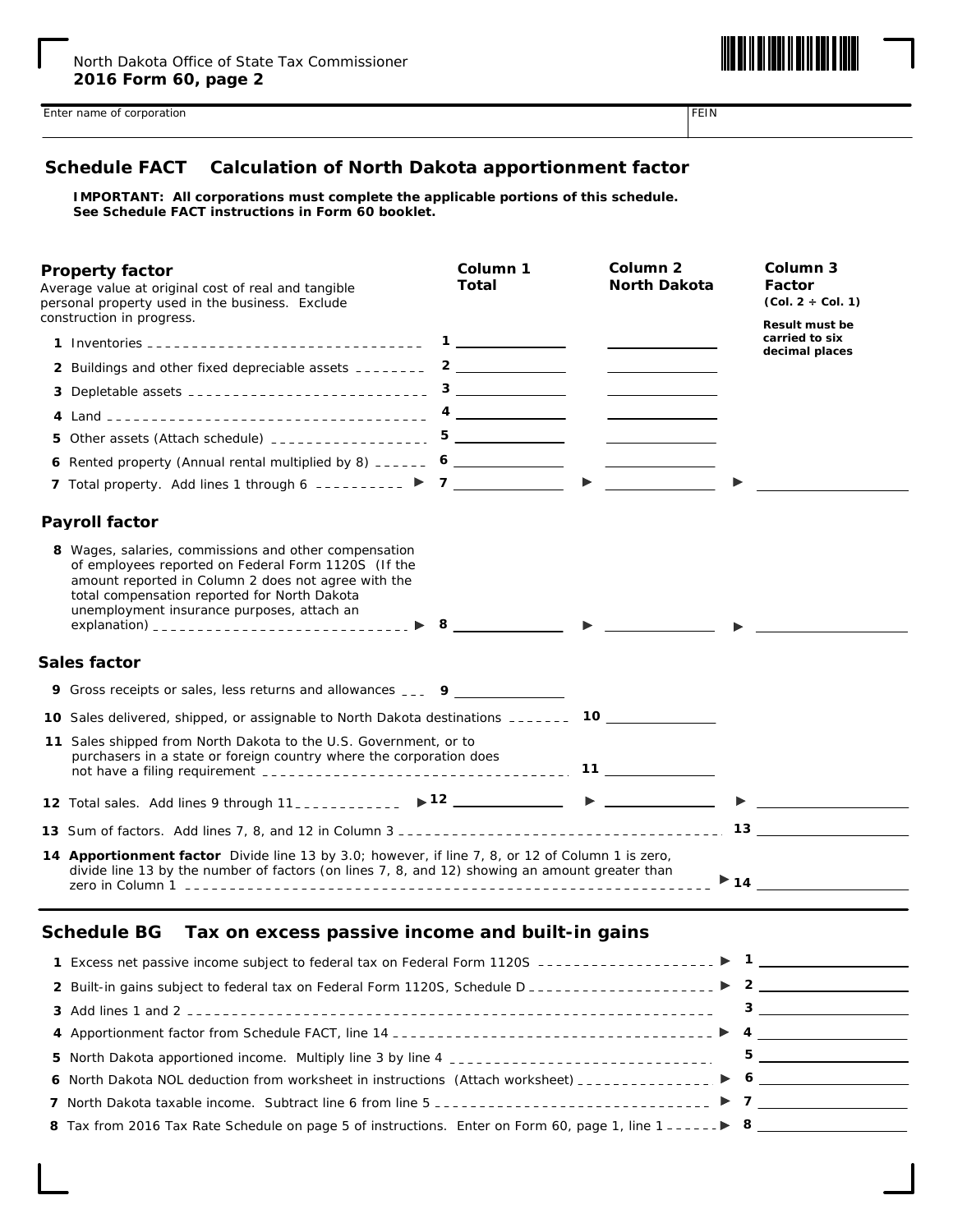

| <b>Schedule K</b>               | Total North Dakota adjustments, credits, and other items<br>distributable to shareholders<br>All corporations must complete this schedule |  |
|---------------------------------|-------------------------------------------------------------------------------------------------------------------------------------------|--|
|                                 | North Dakota subtraction adjustments                                                                                                      |  |
|                                 |                                                                                                                                           |  |
|                                 | 2 Renaissance zone business or investment income exemption:                                                                               |  |
|                                 |                                                                                                                                           |  |
|                                 |                                                                                                                                           |  |
|                                 |                                                                                                                                           |  |
| <b>North Dakota tax credits</b> |                                                                                                                                           |  |
| 4 Renaissance zone tax credits: |                                                                                                                                           |  |
|                                 |                                                                                                                                           |  |
|                                 |                                                                                                                                           |  |
|                                 |                                                                                                                                           |  |
|                                 |                                                                                                                                           |  |
|                                 |                                                                                                                                           |  |
|                                 |                                                                                                                                           |  |
|                                 |                                                                                                                                           |  |
|                                 |                                                                                                                                           |  |
|                                 |                                                                                                                                           |  |
|                                 |                                                                                                                                           |  |
|                                 |                                                                                                                                           |  |
|                                 |                                                                                                                                           |  |
|                                 |                                                                                                                                           |  |
|                                 |                                                                                                                                           |  |
|                                 |                                                                                                                                           |  |
|                                 |                                                                                                                                           |  |
|                                 |                                                                                                                                           |  |
|                                 |                                                                                                                                           |  |
|                                 | <b>b</b> Number of eligible employees whose 12th month of employment ended in 2015 14b                                                    |  |
|                                 | c Total compensation paid during the eligible employees' first 12 months of                                                               |  |
|                                 |                                                                                                                                           |  |
|                                 |                                                                                                                                           |  |
|                                 |                                                                                                                                           |  |
|                                 |                                                                                                                                           |  |
|                                 |                                                                                                                                           |  |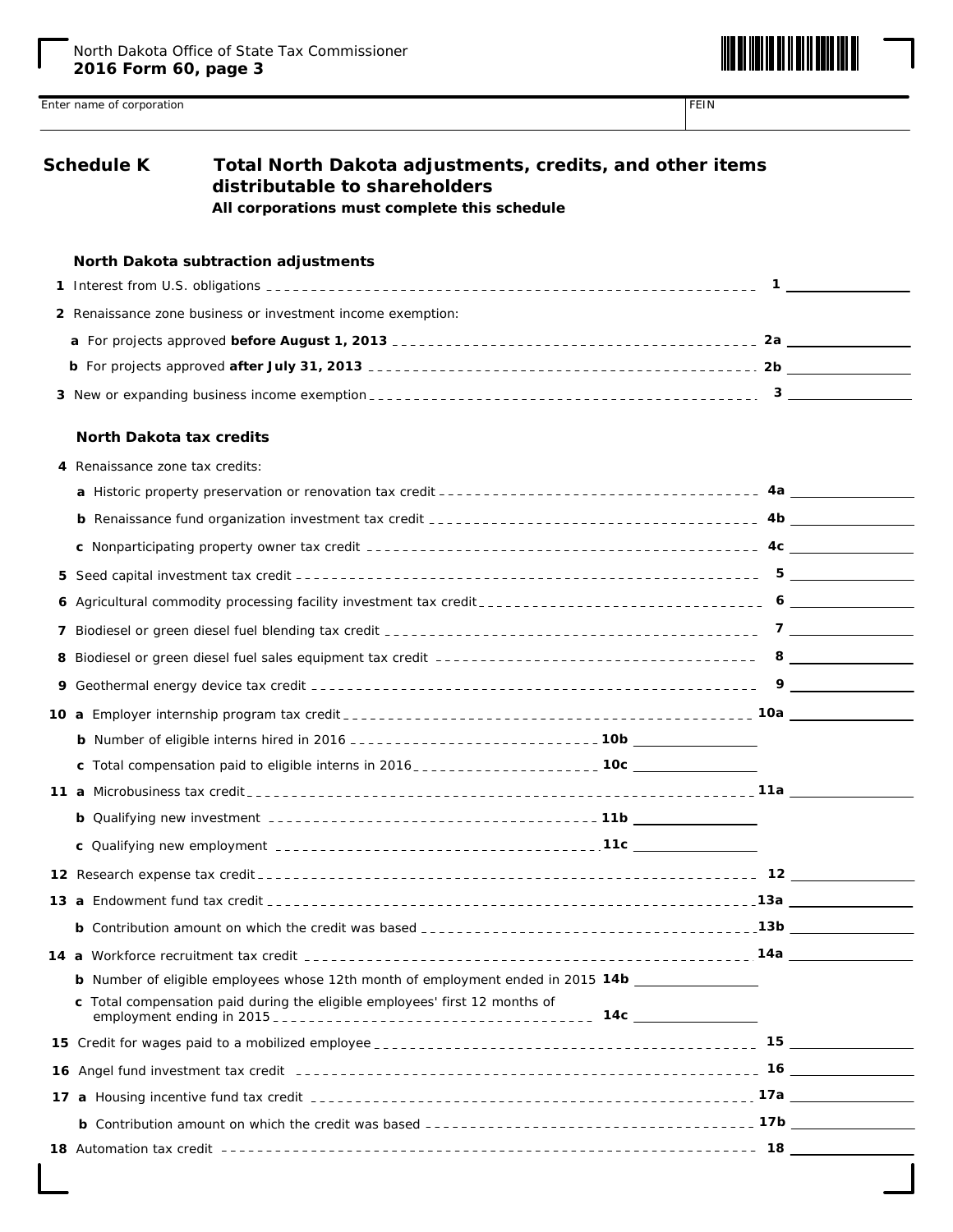

### **Schedule K** *continued . . .*

| Other items                                                                                          |                                                                                                                |
|------------------------------------------------------------------------------------------------------|----------------------------------------------------------------------------------------------------------------|
| Line 22 only applies to a multistate corporation — see instructions                                  |                                                                                                                |
| 22 a Total allocable income from all sources (net of related expenses) __________ 22a _____________  |                                                                                                                |
|                                                                                                      | 22b and the set of the set of the set of the set of the set of the set of the set of the set of the set of the |
| Line 23 applies to all corporations $-$ see instructions                                             |                                                                                                                |
| 23 For disposition(s) of I.R.C. Section 179 property, enter the North Dakota apportioned amounts:    |                                                                                                                |
|                                                                                                      | 23a                                                                                                            |
|                                                                                                      | 23b                                                                                                            |
| <b>c</b> Depreciation allowed or allowable (excluding I.R.C. Section 179 deduction) $\frac{1}{2}$    | 23c                                                                                                            |
| d I.R.C. Section 179 deduction related to property that was passed through to shareholders _________ | 23d                                                                                                            |
|                                                                                                      |                                                                                                                |